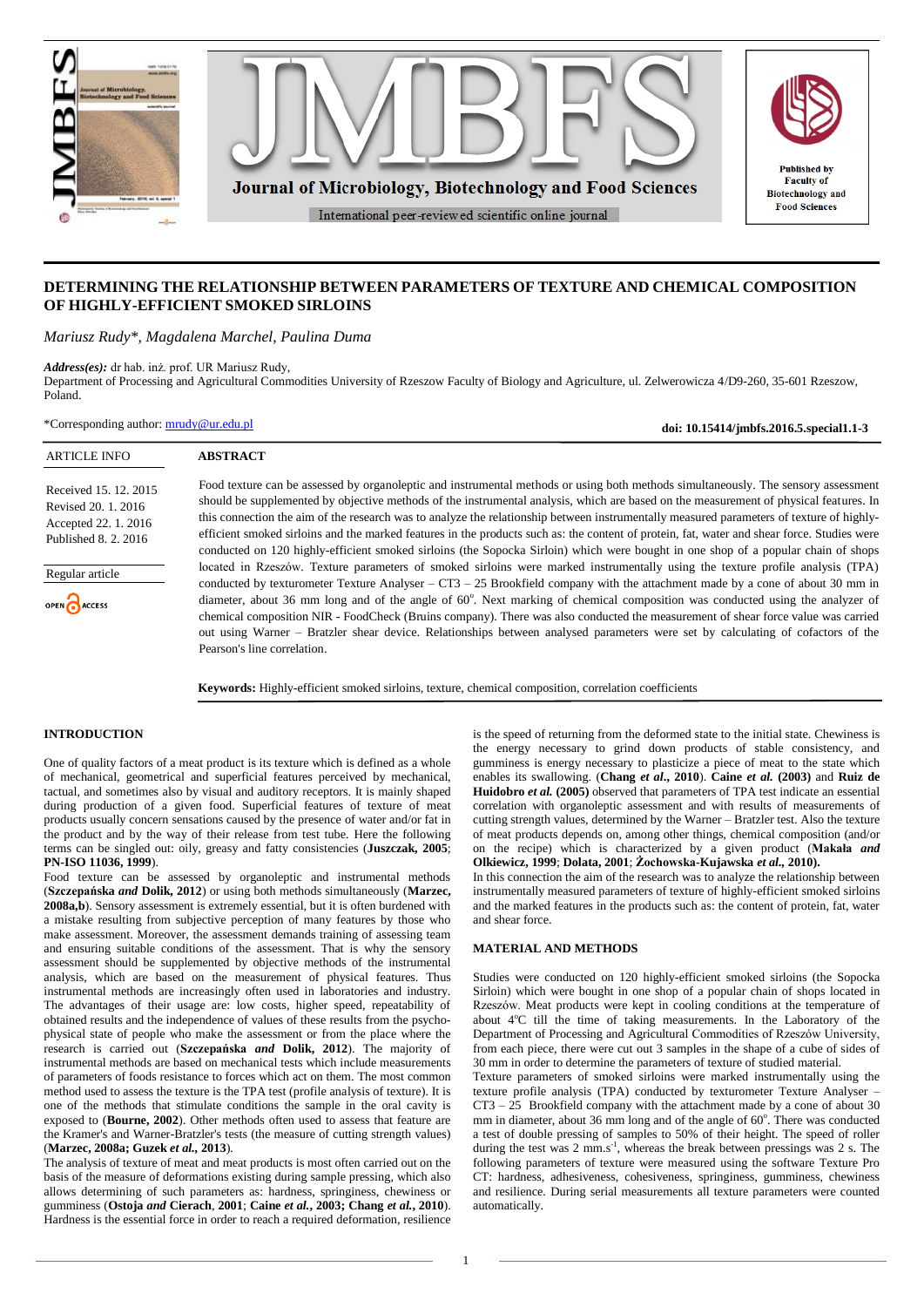The next stage of research was the determination of chemical composition of smoked sirloins. For this purpose particular samples of material destined for studies were ground three times in the meat grinder using the net whose holes' diameter was 4,0 mm. Next marking of chemical composition was conducted using the analyzer of chemical composition NIR - FoodCheck (Bruins company). It is a computer-controlled spectrophotometer operating in the range of waves of  $730 - 1100$  nm.

There was also conducted the measurement of shear force value was carried out using Warner – Bratzler shear device. The measurement was conducted on smoked sirloin samples cut out by cork borer of 1 cm in diameter (in the shape of roller). The samples prepared in this way were placed on knives of a fragility gauge and next the value of pressing strength  $\overline{\text{kg/cm}^2}$  necessary to cut the sample was registered. The mean value of three consecutive measurements was accepted as the final result of of measurement for each smoked bacon samples.

All obtained results were classified and analysed by statistical – mathematic calculation. Straight correlations coefficients between chosen features were placed in tables. Statistical calculation was done based on the STATISTICA PL software, version 10. Relationships between analysed parameters were set by calculating of cofactors of the Pearson's line correlation. The strength of the compound was descriptively determined, depending on absolute values of correlation cofactors as follows (**Górecki, 2011**):

- $0 < r < 0.3$  weak degree of correlation,
- $0.3 \le r < 0.5$  medium degree of correlation,
- $0.5 \le r < 0.7$  significant degree of correlation,
- $0.7 \le r < 0.9$  high degree of correlation,  $r \ge 0.9$  – very high degree of correlation,
- $r = 1 -$  total correlation.
- 

## **RESULTS AND DISCUSSION**

In table 1 were placed correlation cofactors between instrumentally analysed parameters of texture of highly-efficient smoked sirloins. From that data it turns out that there exist statistically significant relationships between studied features. For example, there was observed a very high and positive relation between hardness 2 a was noticed: hardness 1 ( $r = 0.945$ ), gumminess ( $r = 0.965$ ) and chewiness ( $r = 0.952$ ). Also it was stated that statistically significant relations between gumminess, and chewiness ( $r = 0.994$ ), hardness 2 ( $r = 0.965$ ), hardness 1 ( $r = 0.895$ ), springiness ( $r = 0.584$ ) and between chewiness, and hardness 1 ( $r =$ 0.890). Also significant medium degree of correlation was stated between hardness 1 and such features as: chewiness ( $r = 0.890$ ), springiness ( $r = 0.521$ ) and between resilience a: hardness 2 ( $r = 0.582$ ), adhesiveness ( $r = 0.432$ ) and chewiness ( $r = 0.638$ ). The mentioned correlation coeficients are positive and statistically significant ( $p \le 0.05$ ). Also from the data presented in table 1 it results that there exists statistically significant negative relation between adhesiveness and resilience  $(r = -0.325)$ .

**Biller (2013)** analyzing the relationship between specific instrumental physico chemical parameters of model meat products and their shear force observed that there are statistically significant dependencies, but only between some of these features indicated in the raw material and they are mainly related to its type. Also this author stated that studies of relations between these features characterizing such a raw product and the product subjected to roasting allow making products of known and controlled features of colour and texture.

According to **Duda (1998)** meat and its products belong to such a food group where the texture is a predominant quality characteristic beside the taste. That is why the meat industry tries to find new possibilities of its improvement. Most frequently functional additions of the plant, animal, or even microbiological origin are used. First of all, they allow shaping and stabilizing such texture features as: consistency, flexibility and block tying and they may result in texture improvement of meat of lower technological usefulness of the type PSE (**Nielsen, 1995**; *Zhu.,* **1995**). **Cierach** *and* **Gral (2005)** carried out the texture analysis of the Żywiecka Sausage and rolled bacon with addition of transglutaminase. These authors showed that addition of that substance to meat products resulted in essential changes of texture parameters values, causing the increase of strength of tearing of slice and hardness.

**Dolatowski** *et al.* **(2003)** studied rheological and sensory properties of model meat – fat product, which was produced from beef and pork fat with diversified addition of oat seed after the hydrothermal processing. Those authors stated statistically significant influence on the way of preparing oat seed (type of solution) and the size of addition on that texture parameters of those products, such as: hardness, gumminess, or cohesion (correlation coefficient  $0.93 \ge r \ge 0.68$ ). **Dolik** *and* **Kubiak (2013)** analysing the results from instrumental measurements

of texture profile indicated that it is a universal test which allows conducting marking of selected texture parameters of different foodstuffs in a short time and it perfectly complements sensory tests in this respect.

| <b>Specification</b>                                                                  | <b>Hardness 1</b> | <b>Hardness 2</b> |           | Adhesiveness Cohesiveness | <b>Springiness</b> | <b>Gumminess</b> | <b>Chewiness</b> | Resilience |
|---------------------------------------------------------------------------------------|-------------------|-------------------|-----------|---------------------------|--------------------|------------------|------------------|------------|
| <b>Hardness 1</b>                                                                     | ۰                 | $0.945*$          | 0.049     | $-0.043$                  | $0.521*$           | $0.895*$         | $0.890*$         | 0.007      |
| <b>Hardness 2</b>                                                                     | $0.945*$          |                   | 0.059     | 0.214                     | $0.582*$           | $0.965*$         | $0.952*$         | 0.086      |
| <b>Adhesiveness</b>                                                                   | 0.049             | 0.059             | ٠         | 0.141                     | $0.432*$           | 0.124            | 0.150            | $-0.325*$  |
| <b>Cohesiveness</b>                                                                   | $-0.043$          | 0.214             | 0.141     | ٠                         | $0.290*$           | $0.361*$         | $0.353*$         | $0.443*$   |
| <b>Springiness</b>                                                                    | $0.521*$          | $0.582*$          | $0.432*$  | 0.290                     | ٠                  | $0.584*$         | $0.638*$         | $-0.006$   |
| <b>Gumminess</b>                                                                      | $0.895*$          | $0.965*$          | 0.124     | $0.361*$                  | $0.584*$           | ۰                | $0.994*$         | 0.199      |
| <b>Chewiness</b>                                                                      | $0.890*$          | $0.952*$          | 0.150     | $0.353*$                  | $0.638*$           | $0.994*$         | ۰                | 0.215      |
| <b>Resilience</b><br>and the contract of the con-<br>$\sim$<br>$\cdot$ $\cdot$ $\sim$ | 0.007             | 0.086             | $-0.325*$ | $0.443*$                  | $-0.006$           | 0.199            | 0.215            | ۰          |

**Table 1** Correlation coefficients between instrumentally analysed parameters of smoked sirloins texture

\*- coefficients significant at the level of p≤0.05

In table 2 there were placed coefficient correlations between instrumentally analysed texture parameters, and chemical composition and shear force of smoked sirloins. These data shows that between these characteristics statistically significant correlations are found only at the medium level. For example, an increase in water content in studied products will cause a decrease of their cohesion ( $r = -0.446$ ), gumminess ( $r = -0.378$ ), chewiness ( $r = -0.354$ ) and hardness in lower degree  $(r = -0.260)$ . Also an increase of protein content in smoked sirloins will cause a decrease of values of such parameters of their texture as: cohesion ( $r = -0.447$ ), gumminess ( $r = -0.317$ ) and chewiness ( $r = -0.317$ ) 0.297). However, an increase in the level of fat in these products will result in an increase in their cohesion ( $r = 0.487$ ), gumminess ( $r = 0.389$ ), chewiness ( $r =$ 0.367) and hardness  $(r = 0.255)$ , whereas springiness increase in smoked sirloins causes increase in shear force value  $(r = 0.348)$ .

According to **Dolata (2002)** the fat in meat products together with protein and water influence the quality of meat in an essential way. It shapes rheological values of filling, texture of ready product, its tastiness and juiciness. Essential fat decrease in the recipe of cured meat products causes the product to become empty in terms of taste and its texture to become more stiff, gummy and floury. The replacement of that element by potato fibre does not cause the improvement

of their quality either and unfavourably influences rheological values of fillings and texture of ready products.

**Table 2** Correlation coefficients between texture parameters, and chemical composition and shear force of smoked sirloins

| <b>Specification</b> | Fat      | <b>Protein</b> | Water     | <b>Shear force</b> |
|----------------------|----------|----------------|-----------|--------------------|
| Hardness 1           | 0.242    | $-0.181$       | $-0.256*$ | 0.193              |
| Hardness 2           | $0.255*$ | $-0.188$       | $-0.260*$ | 0.191              |
| <b>Adhesiveness</b>  | 0.137    | $-0.160$       | $-0.132$  | 0.203              |
| <b>Cohesiveness</b>  | $0.487*$ | $-0.447*$      | $-0.446*$ | 0.096              |
| <b>Springiness</b>   | 0.083    | $-0.062$       | $-0.091$  | $0.348*$           |
| <b>Gumminess</b>     | $0.389*$ | $-0.317*$      | $-0.378*$ | 0.143              |
| <b>Chewiness</b>     | $0.367*$ | $-0.297*$      | $-0.354*$ | 0.139              |
| <b>Resilience</b>    | 0.093    | $-0.056$       | $-0.041$  | $-0.213$           |

\*- coefficients significant at the level of p≤0.05

According to **Wood's** *et al.* **(2004)** research conducted on cured meat products the juiciness, tastiness and texture of studied products are strongly related with